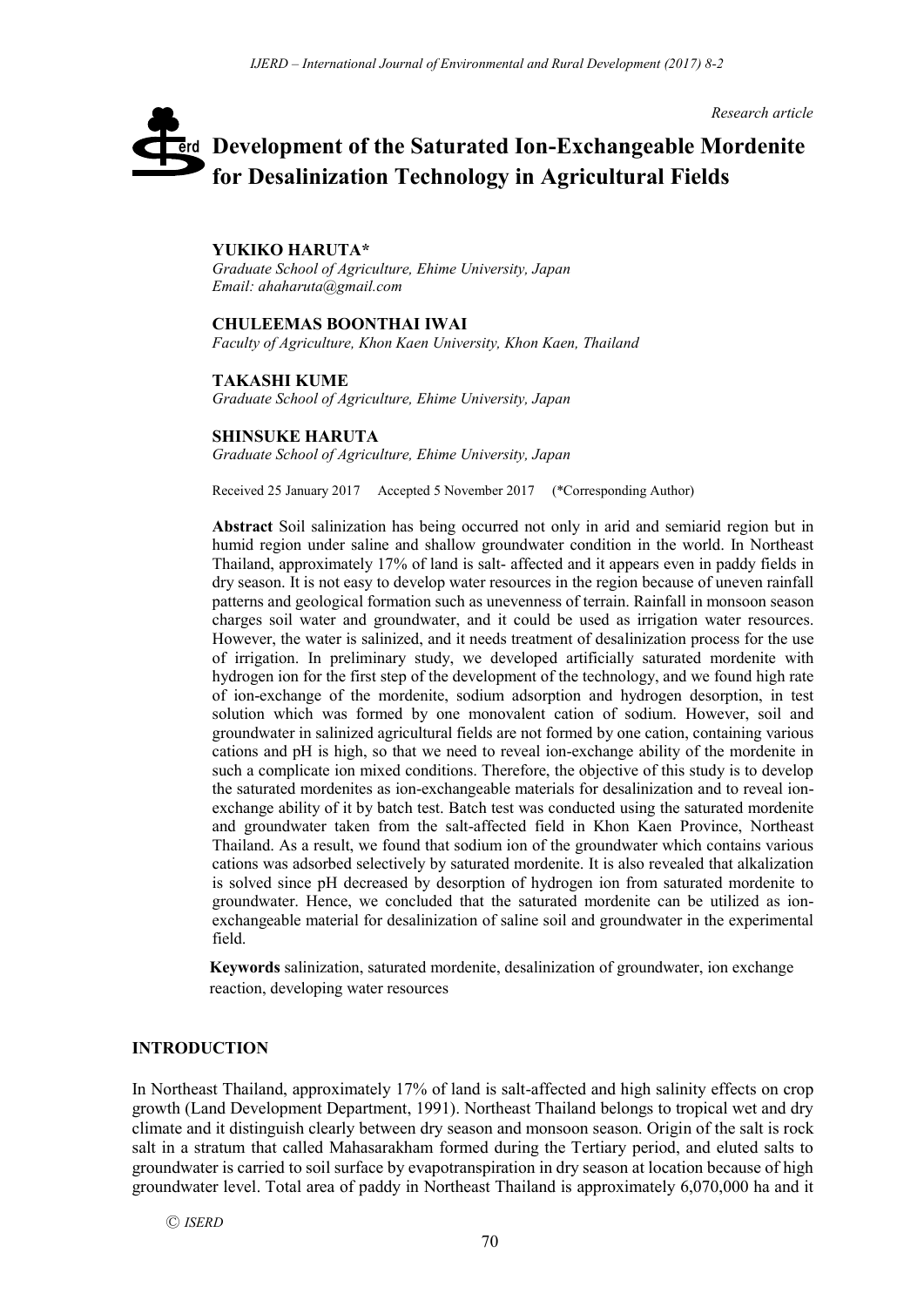accounts for 58 % of paddy fields in Thailand. However, productivity of crops is low due to soil degradation and salinization of irrigation water (Kimura et al., 1990). In addition, it is less suitable to construct extensive irrigation facilities in the region because of uneven rainfall patterns and geological formation such as unevenness of terrain (Fuji et al., 2012). Leaching is most popular way to solve salt-affected fields, however, it is not easy to apply it in Northeast Thailand because of less water resources and entailing high costs for development of irrigation and drainage channels.

On the other hand, there are rich amount of shallow groundwater derived from monsoon rainfall in the fields of Khon Kaen, Northeast Thailand. If it can be utilized for irrigation, it may help water resources development for dry season cultivation. Mordenite is a variety of natural zeolite and it has cation adsorb ability and it has been utilized as soil improvement material in various fields (Yoshida et al., 1971). In preliminary study, we have developed three types of saturated mordenite, type-K, type-KH and type-H, these are saturated by potassium ion, potassium ion: hydrogen ion =1:1, and hydrogen ion, respectively. We revealed that three types of saturated mordenite have ability of sodium adsorption, and type-K can supply  $K^+$  to soil, type-H reduce alkalization of soil water and type-KH has both functions. Especially, type-H has high ability to adsorb sodium ion when using test solution of one monovalent sodium cation (Umakoshi, 2016). However, soil water and groundwater in salinized agricultural fields are not formed by one cation, containing various cations and pH is high, so that we need to reveal ion-exchange ability of the mordenite in complicate ion mixed conditions.

# **OBJECTIVE**

The objective of this study is to examine ability of the saturated mordenites as ion-exchangeable materials for desalinization by batch test using saline groundwater in Khon Kaen Province, Northeast Thailand.

# **MATERIALS AND METHODS**

## **1. Production of Saturated Mordenite Type-H**

In this study, we produced saturated mordenite type-H (saturated mordenite) which has highest adsorbed ability of sodium in preceding study (Umakoshi, 2016). Procedure of the production is described below.

**Equipment:** Following equipments were used in this study: natural mordenite, potassium chloride aqueous solution (1 mol  $L^{-1}$ ), nitric acid solution (100 mmol  $L^{-1}$ ), deionized water, ethanol solution, acetone solution, centrifugal tubes (50 mL), weighting machine, shaking machine, centrifugal machine and ventilator.

**Test procedure:** The test procedures were summarized as follows.

(1) Put 2 g of natural mordenite and 20 mL of potassium chloride aqueous solution  $(1 \text{ mol } L^{-1})$  in a centrifugal tube then shake it for one hour by shaking machine. Thereafter centrifuge it for ten minutes by centrifugal machine then discard the supernatant liquid.

(2) Put 20 mL of 1 mol  $L^{-1}$  potassium chloride aqueous solution in the centrifugal tubes of (1) again then shake it for ten minutes and centrifuge them for 10 minutes and then discard the supernatant liquid. Repeat this process twice.

(3) Change solute in order, 100 mmol L-1 Nitric acid solution, Deionized water, Ethanol solution, Acetone solution and then shake them for 10 minutes and centrifuge them for 10 minutes and do same procedure as  $(2)$ .

(4) Dry mordenite for 24 hours.

# **2. Groundwater Sampling**

We took groundwater from agricultural field in Ban Phai, Khon Kaen Province, Northeast Thailand on 2nd December 2016.

Ⓒ *ISERD*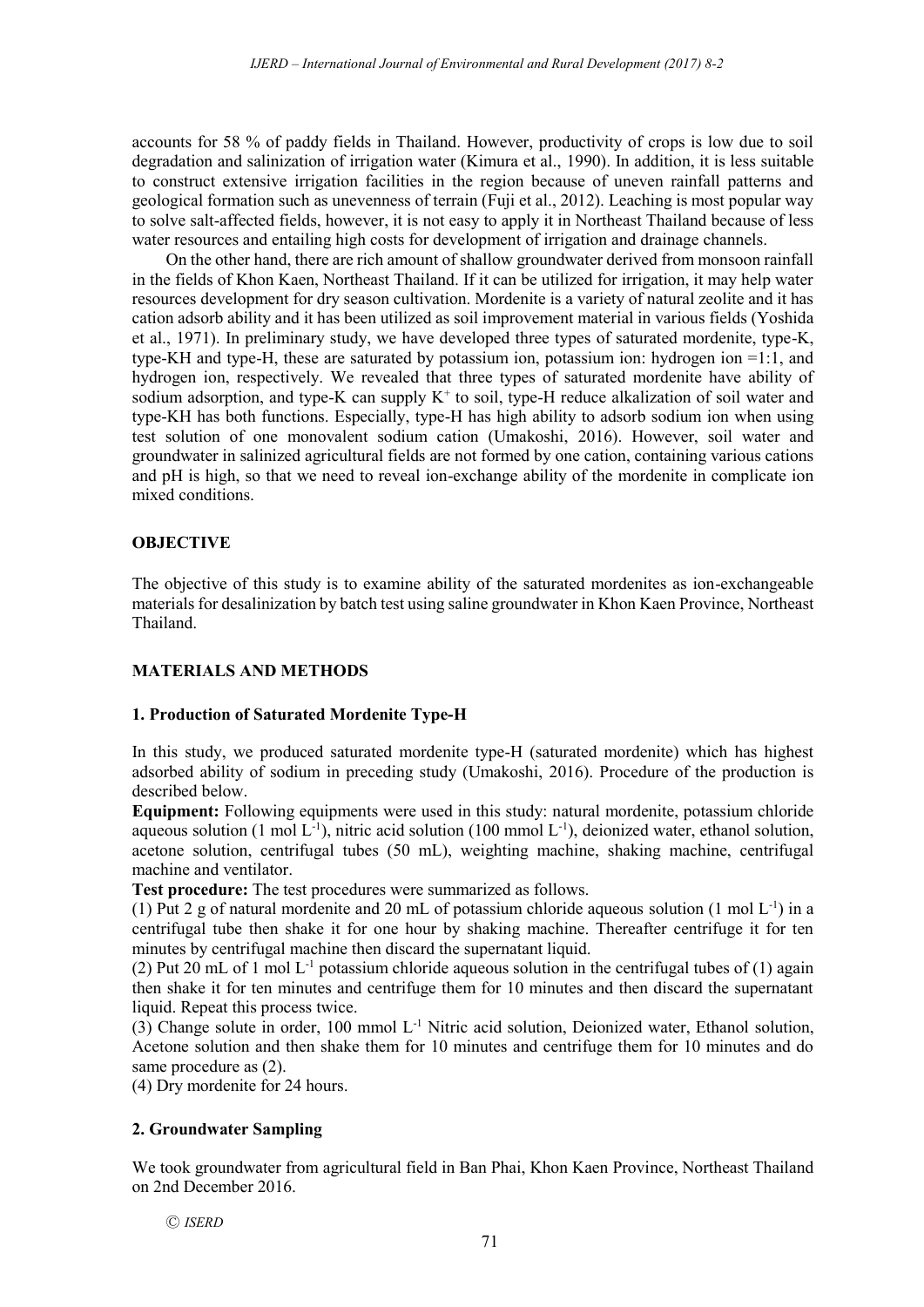# **3. Cation Analysis**

Cations of the groundwater were analyzed using atomic adsorption spectrophotometer, novAA 350 (Analytik Jena AG) at Khon Kaen University.

# **4. Batch Test**

We conducted batch test to examine quantitative analysis of sodium adsorption by saturated mordenite. Test method and equipment are shown below.

**Equipment:** The equipments used in this test are as follows: saturated mordenite, pH meter, EC meter, centrifugal tubes (50 mL), shaking machine, centrifugal, machine, atomic adsorption spectrophotometry, deionized water and weighting machine.

**Test procedure:** The test procedures were indicated as follows.

(1) Analyze cations,  $Na^+$ ,  $Ca2^+$ ,  $K^+$  and  $Mg2^+$ , of groundwater and measure EC and pH.

(2) Put 20 mL of groundwater and 1 g of saturated mordenite type-H (M:GW=1:20), 40 mL of groundwater and 1 g of saturated mordenite (M:GW=1:40), 40 mL of groundwater and 0.5 g of saturated mordenite type-H (M:GW=1:80) in tubes respectively and then shaking them for one hour and centrifuge them for ten minutes.

(3) Analyze the cations of the supernatant liquid and measure EC and pH.

# **RESULTS AND DISCUSSION**

## **1. Result of Groundwater Analysis**

Figure 1 shows result of cation analysis of the groundwater, and EC and pH of the groundwater were 2.3 mS cm<sup>-1</sup> and 8.0, respectively. Concentration of sodium was 274.5 ppm. It shows that sodium was dominant ion of the groundwater and it was 72% of the total of four cations. CEC of natural mordenite is 2 mmol  $g^{-1}$ , therefore it could be estimated that 1 g of saturated mordenite can adsorb sodium ion of 0.17 L of the groundwater.





## **2. Batch Test Using Saturated Mordenite and Groundwater**

Table 1 shows changes in concentrations of cations, sodium, potassium, calcium and magnesium, before and after the bath test. Decreasing of the concentrations was due to cations adsorption by saturated mordenite. Sodium concentration after batch test in M:GW=1:80 didn't decrease as much as M:GW=1:20 and M:GW=1:40. It could be due to adsorption of other ions such as ammonium ion which was supplied by fertilizer application in the research field.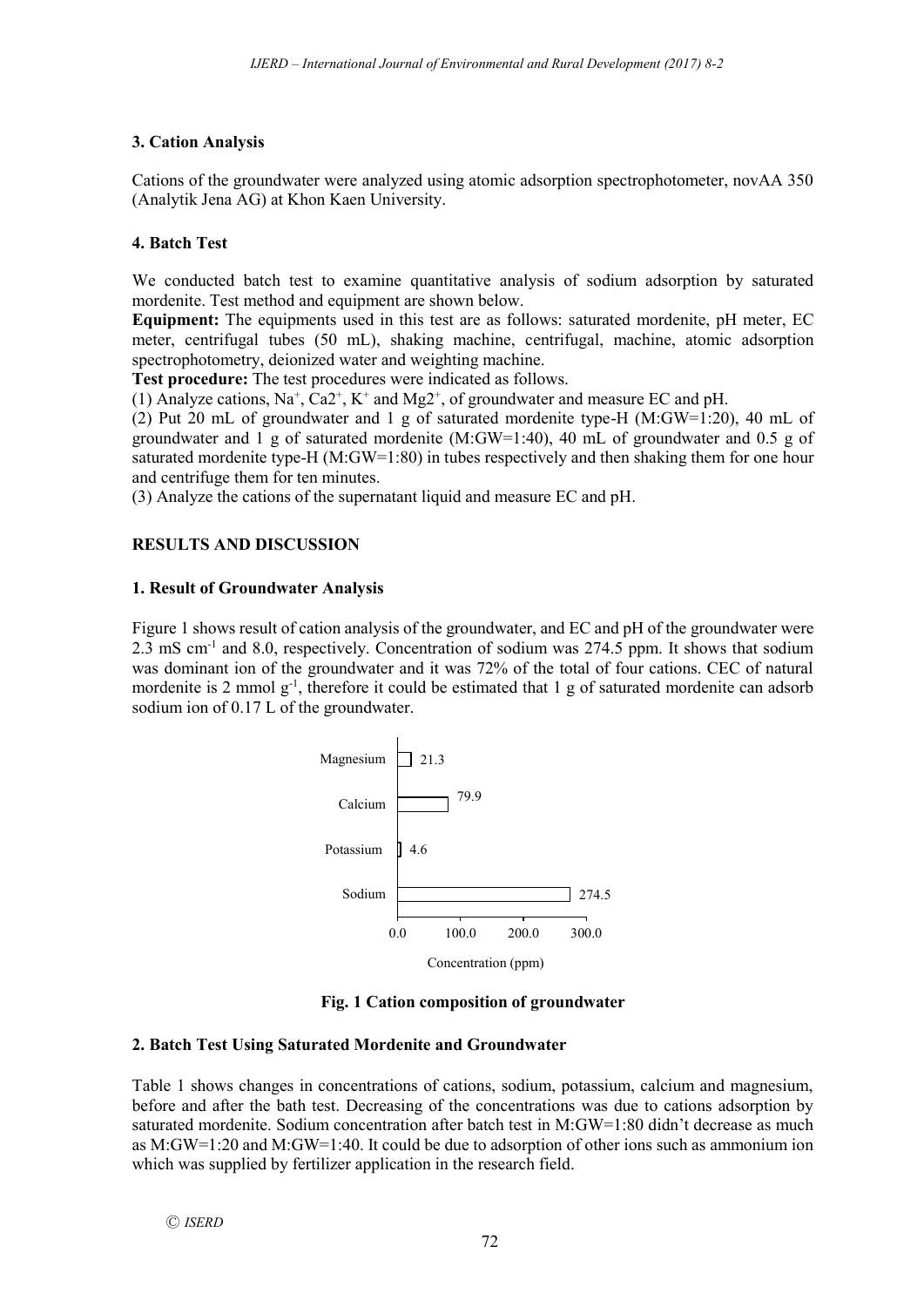Figure 2 shows amounts of adsorbed cations after batch test. Amounts of sodium, calcium and magnesium increased along with increasing the ratios of mordenite to groundwater. It clearly showed that amount of sodium was adsorbed much more than other cations. It means that sodium ion was adsorbed selectively by saturated mordenite. Concentration of potassium after batch test increased. Particle surface of saturated mordenite should be saturated by hydrogen ion and there should be no potassium ion on the surface, so that potassium ion after batch test cannot be increased. So, this should be a measurement error of the equipment.



Amounts of adsorbed cations (cmol<sub>c</sub> kg<sup>-1</sup>)

#### **Fig. 2 Amounts of adsorbed or desorbed cations by saturated mordenite**

# **3. Changes in EC and pH before and after Batch Test**

EC and pH decreased after batch test as shown in Figs. 3 and 4. EC didn't decrease as expected because of existing of other cations such as ammonium ion applied by fertilizer and anions. Decreasing of pH was due to ion exchange, sodium adsorption and hydrogen desorption, of particle surface of saturated mordenite. It means that alkalization was reduced since pH decreased by desorption of hydrogen ion from saturated mordenite to groundwater.

| Cations                    |               | $M:GW=1:20$ | $M:GW=1:40$ | $M:GW=1:80$ |
|----------------------------|---------------|-------------|-------------|-------------|
| Sodium (mmol $L^{-1}$ )    | Before        | 11.9        | 11.9        | 11.9        |
|                            | After         | 3.1         | 3.5         | 5.4         |
| Potassium (mmol $L^{-1}$ ) | <b>Before</b> | 0.1         | 0.1         | 0.1         |
|                            | After         | 0.1         | 0.1         | 0.1         |
| Calcium (mmol $L^{-1}$ )   | Before        | 2.0         | 2.0         | 2.0         |
|                            | After         | 0.4         | 0.8         | 1.4         |
| Magnesium (mmol $L^{-1}$ ) | <b>Before</b> | 0.9         | 0.9         | 0.9         |
|                            | After         | 0.7         | 0.6         | 0.9         |

**Table 1 Changes in ion concentration before and after batch test**

## **4. Estimation Cost of Implementation of Saturated Mordenite in Actual Saline Field**

Mordenite can be purchased about US\$2 per kilo in Japan, so that the amount of mordenite are needed 8.4 kg if we could apply saturated mordenite as sheets on agricultural field which has an area of 1a using the data of groundwater as well as this study. Therefore, the costs were estimated about US\$170 considering only costs of mordenite (Haruta, 2018).